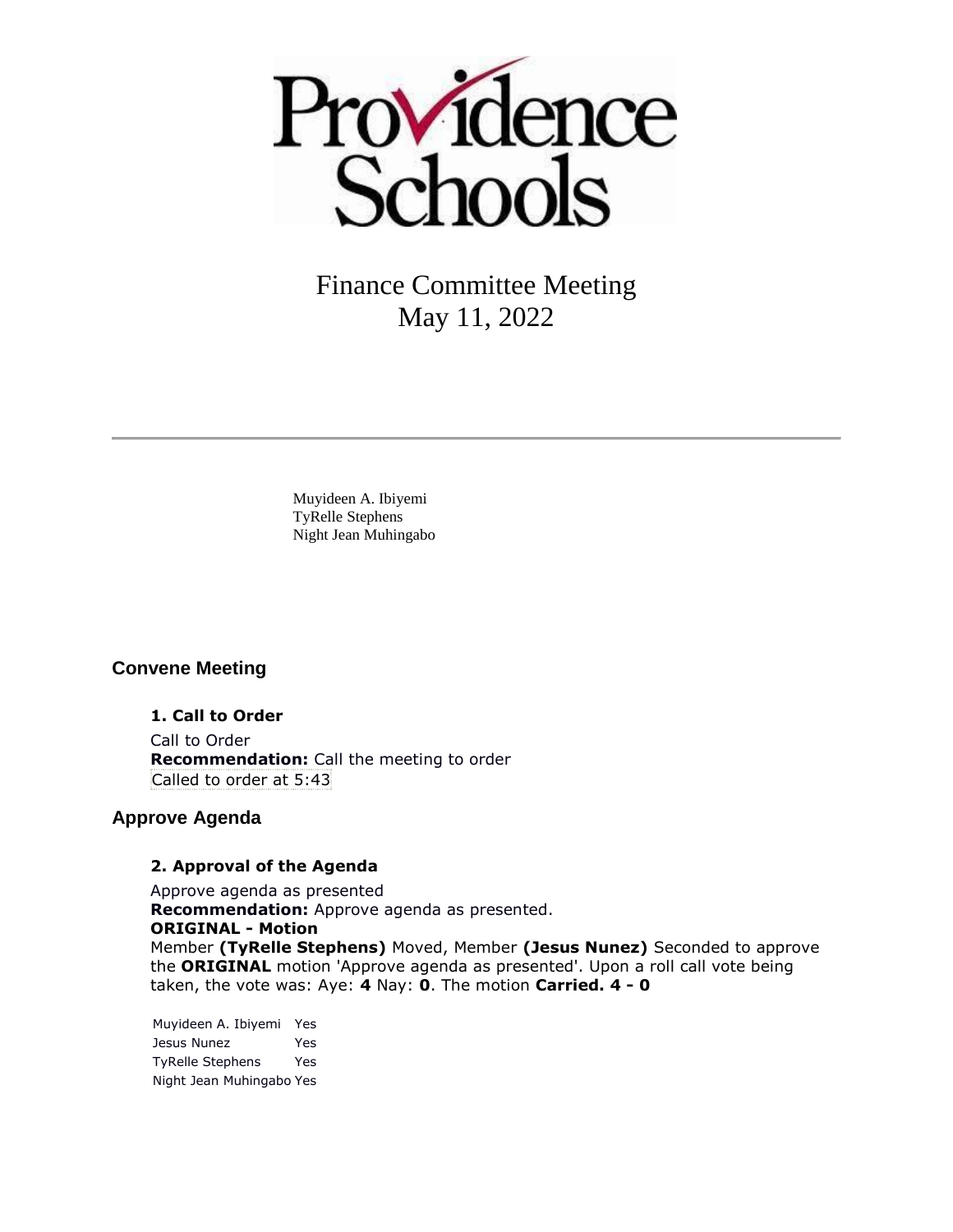

# **Consent Agenda**

## **3. Approval of the Consent Agenda**

Items listed under Consent Agenda are considered routine and will be approved by a single motion. There will be no separate discussion of these items; however, any item may be removed from the Consent Agenda upon the request of any member of the Board and action upon separately.

**Recommendation:** Approve consent agenda as presented.

### **ORIGINAL - Motion**

Member **(Jesus Nunez)** Moved, Member **(TyRelle Stephens)** Seconded to approve the **ORIGINAL** motion 'Approve consent agenda as presented. The vote was three Ayes, no Nay and no abstain'. Upon a roll call vote being taken, the vote was: Aye: **(xx)** Nay: **(xx)**. The motion **Carried. (xx) - (xx)** 

# **4. Approval of Minutes - ( ), 2021**

Approval of Minutes - ( ), 2021 **Recommendation:** Approve minutes as presented **ORIGINAL - Motion** Member **(Jesus Nunez)** Moved, Member **(TyRelle Stephens)** Seconded to approve the **ORIGINAL** motion 'Approve minutes as presented'. Upon a roll call vote being taken, the vote was: Aye: **(xx)** Nay: **(xx)**. The motion **( ). (xx) - (xx)** 

# **Report on Contracts**

## **5. Todd Whitaker Amendment FY22**

Amendment to Contract with Todd Whitaker for FY22 for Fogarty Elementary School **Recommendation:** Recommended for Approval

#### **ORIGINAL - Motion**

Member **(TyRelle Stephens)** Moved, Member **(Night Jean Muhingabo)** Seconded to approve the **ORIGINAL** motion 'Recommended for Approval'. Upon a roll call vote being taken, the vote was: Aye: **4** Nay: **0**. The motion **Carried. 4 - 0** 

Muyideen A. Ibiyemi Yes Jesus Nunez Yes TyRelle Stephens Yes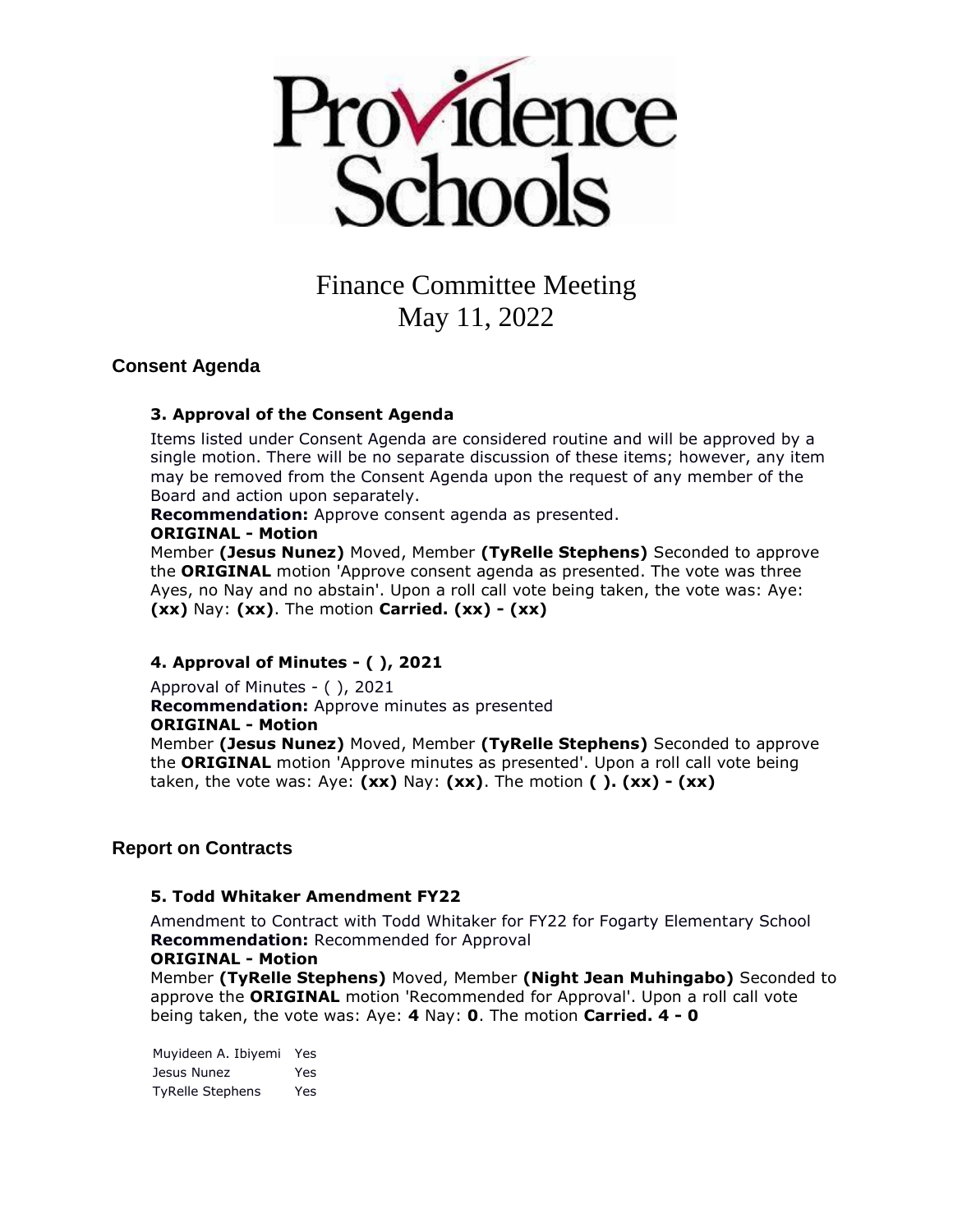

Night Jean Muhingabo Yes

**6. Mystic Aquarium FY22**

Approval to Purchase STEM Accelerator Kits from Mystic Aquarium for Summer School **Usage** 

**Recommendation:** Recommended for Approval

Matthew Joseph gave the presentation and answered questions. Emily also explained the project.

#### **ORIGINAL - Motion**

Member **(TyRelle Stephens)** Moved, Member **(Jesus Nunez)** Seconded to approve the **ORIGINAL** motion 'Recommended for Approval'. Upon a roll call vote being taken, the vote was: Aye: **3** Nay: **0**. The motion **Carried. 3 - 0** 

Muyideen A. Ibiyemi Yes Jesus Nunez Yes TyRelle Stephens Yes

#### **7. Sodexo Renewal FY23**

Renewal of Sodexo Contract for FY23 for Food Services **Recommendation:** Recommended for Approval **ORIGINAL - Motion** Member **(TyRelle Stephens)** Moved, Member **(Night Jean Muhingabo)** Seconded to approve the **ORIGINAL** motion 'Recommended for Approval'. Upon a roll call vote

being taken, the vote was: Aye: **3** Nay: **0**. The motion **Carried. 3 - 0** 

Muyideen A. Ibiyemi Yes TyRelle Stephens Yes Night Jean Muhingabo Yes

#### **8. iSAFE Renewal FY23**

Renewal of iSAFE Contract for FY23 **Recommendation:** Recommended for Approval **ORIGINAL - Motion** Member **(TyRelle Stephens)** Moved, Member **(Night Jean Muhingabo)** Seconded to approve the **ORIGINAL** motion 'Recommended for Approval'. Upon a roll call vote being taken, the vote was: Aye: **3** Nay: **0**. The motion **Carried. 3 - 0** 

Muyideen A. Ibiyemi Yes TyRelle Stephens Yes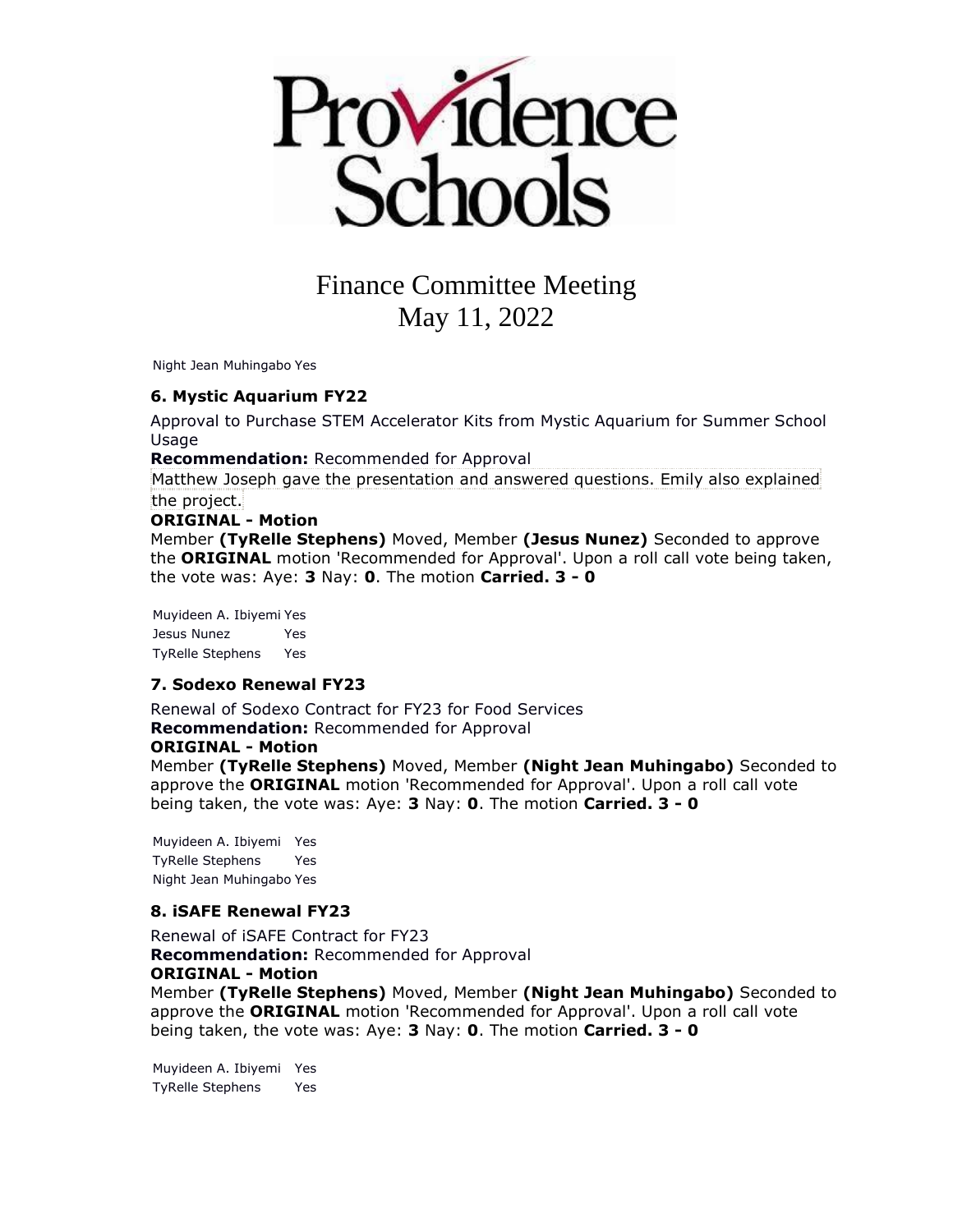

Night Jean Muhingabo Yes

#### **9. UCONN Confratute FY23**

Approval for 25 individuals to attend the annual UCONN Confratute for Advanced Academics held virtually from July 11, 2022 to July 13, 2022 **Recommendation:** Recommended for Approval **ORIGINAL - Motion** Member **(TyRelle Stephens)** Moved, Member **(Night Jean Muhingabo)** Seconded to approve the **ORIGINAL** motion 'Recommended for Approval'. Upon a roll call vote

being taken, the vote was: Aye: **3** Nay: **0**. The motion **Carried. 3 - 0** 

Muyideen A. Ibiyemi Yes TyRelle Stephens Yes Night Jean Muhingabo Yes

#### **10. Curriculum Associates FY23**

Approval of contract with Curriculum Associates (formerly Ellevation) for MLL Data Management System for FY23

**Recommendation:** Recommended for Approval

#### **ORIGINAL - Motion**

Member **(TyRelle Stephens)** Moved, Member **(Night Jean Muhingabo)** Seconded to approve the **ORIGINAL** motion 'Recommended for Approval'. Upon a roll call vote being taken, the vote was: Aye: **3** Nay: **0**. The motion **Carried. 3 - 0** 

Muyideen A. Ibiyemi Yes TyRelle Stephens Yes Night Jean Muhingabo Yes

#### **11. Lionbridge (FY23)**

Approval of contract with Lionbridge for over-the-phone interpretation district-wide in FY23

**Recommendation:** Recommended for Approval **ORIGINAL - Motion**

Member **(TyRelle Stephens)** Moved, Member **(Night Jean Muhingabo)** Seconded to approve the **ORIGINAL** motion 'Recommended for Approval'. Upon a roll call vote being taken, the vote was: Aye: **3** Nay: **0**. The motion **Carried. 3 - 0** 

Muyideen A. Ibiyemi Yes TyRelle Stephens Yes Night Jean Muhingabo Yes